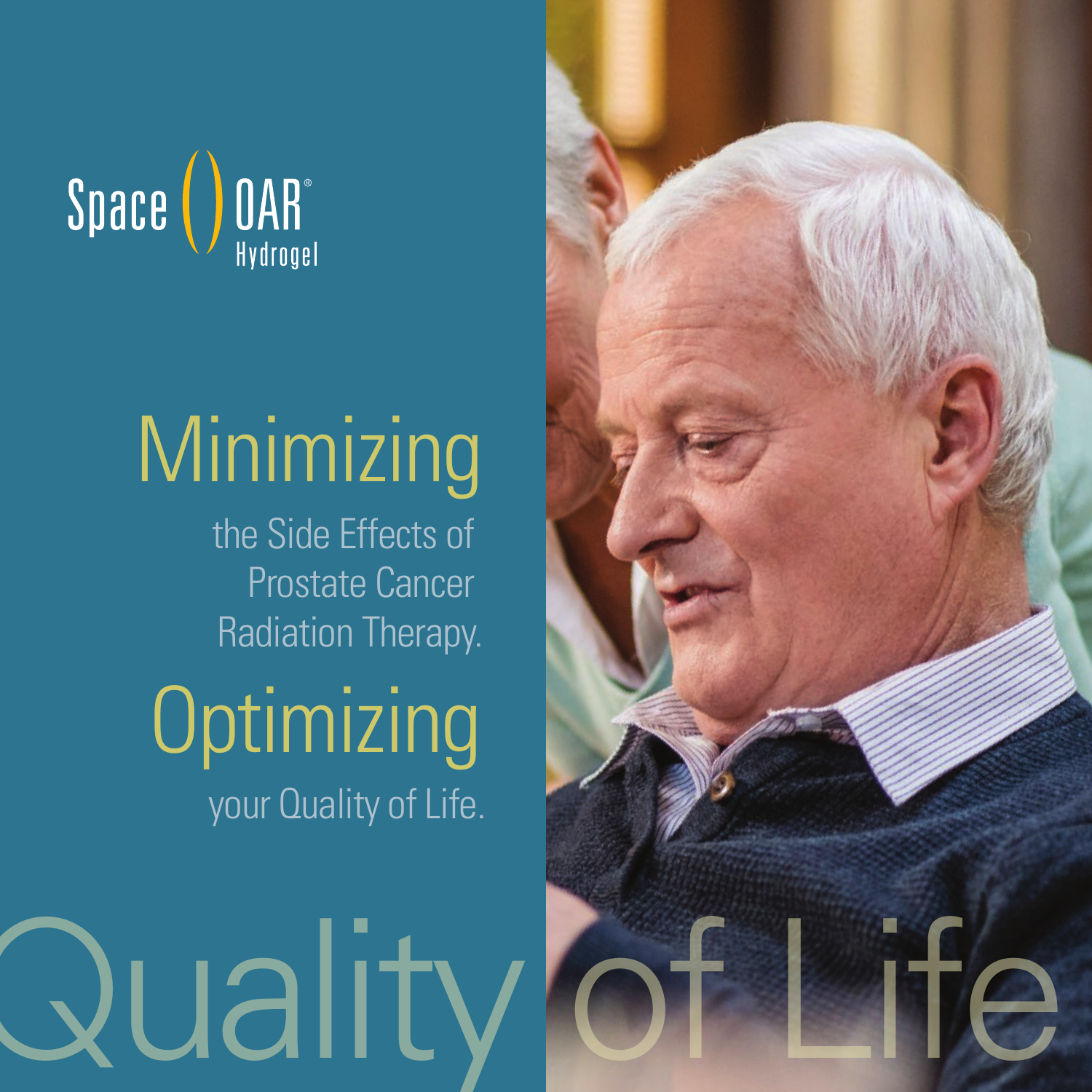**If you or a loved one has been diagnosed with prostate cancer, you may be considering radiation therapy for treatment. Radiation therapy is extremely effective in targeting and treating prostate cancer, but as with any procedure there are potential side effects. These side effects can be mild and go away on their own, but for some patients they can last for years after treatment is completed and can have a profoundly negative impact on quality of life. Side effects can include:**

- **Rectal pain and bleeding**
- **Chronic diarrhea**
- **Urinary urgency and leakage**
- **Erectile dysfunction**

#### **What is SpaceOAR® hydrogel?**

SpaceOAR hydrogel is an absorbable hydrogel that temporarily creates space between the prostate and the

rectum, protecting the rectum from radiation exposure during prostate radiation therapy.

#### **Why should I have SpaceOAR hydrogel?**

The goal of radiation therapy to treat prostate cancer is to maximize the radiation dose to the prostate to kill the cancer cells while avoiding radiating surrounding normal tissue. Rectal injury can occur because the rectum sits next to the prostate and can accidentally receive high radiation doses and damage



**hydrogel Rectal Wall**

to healthy tissue can cause side effects. The "OAR" in SpaceOAR stands for "Organ At Risk", and with Radiation Therapy to the prostate, this organ is the rectum.

#### **How will SpaceOAR hydrogel help me?**

By acting as a spacer, the hydrogel pushes the rectum a ½ inch away from the prostate so damage to the rectum is reduced or even eliminated. With SpaceOAR hydrogel in place, your doctor can enhance your radiation treatment to better target your cancer while preserving healthy tissue to help ensure that your rectal, urinary and sexual quality of life will be maintained.

#### **What is it made of and is it safe?**

water. Because of the water content it is called a hydrogel. SpaceOAR hydrogel is made up of two liquids that when combined form a soft gel material that is mostly made of water. Because of the water content it is called a hydrogel.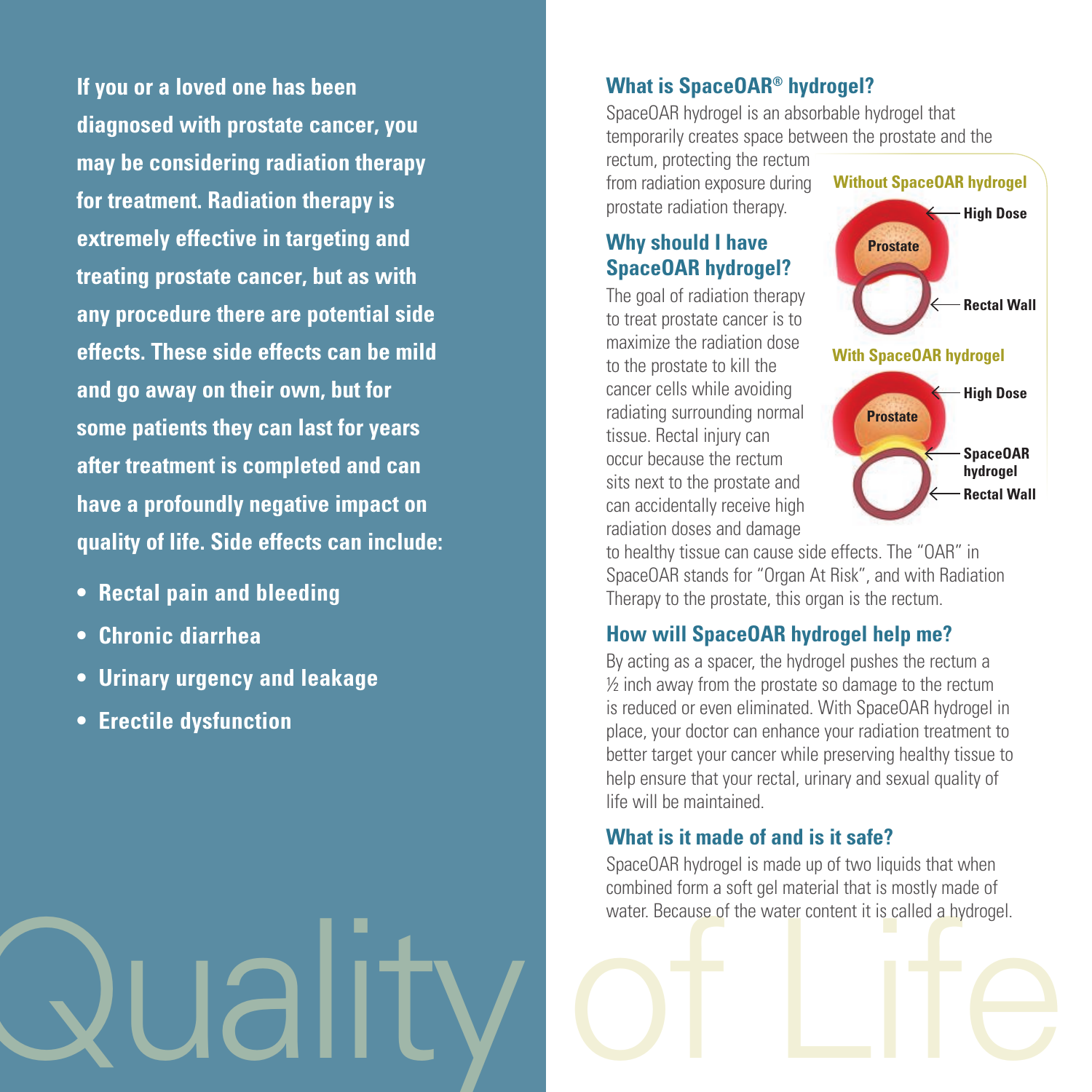It can be safely used in the body without causing injury or a reaction. The material that the SpaceOAR hydrogel is made from has been used in other implants such as surgical sealants used in the eye, brain and spine.

#### **Has SpaceOAR hydrogel been approved?**

SpaceOAR hydrogel has FDA clearance in the US and is approved for use in Canada, Europe, Japan, Australia and other countries around the world.

#### **In what type of radiation treatment can SpaceOAR hydrogel be used?**

SpaceOAR hydrogel can be used in all types of radiation therapy. Here are the four most common types.

**External radiation** (or external beam radiation - EBRT) uses a machine that directs high-energy rays (or photons) from outside of the body into the tumor. Most patients get external radiation therapy over many weeks, during outpatient visits to a hospital or treatment center.

**Internal radiation**, also called brachytherapy, involves putting a radioactive source inside the body into or near the tumor.

**Stereotactic body radiation therapy** (SBRT) uses advanced imaging techniques to deliver extremely precise, very intense doses of radiation to the prostate (usually in up to five treatments over a period of days).

**Proton Beam therapy** uses proton particles in lieu of x-rays or photons.

> *" During my eight weeks of radiation treatment and it's now been over a year since, at no time did I experience any rectal side effects, no pain or discomfort, no bleeding, no incontinence - so very glad I decided to have SpaceOAR".*

**Larry, a SpaceOAR hydrogel patient**

#### **Where is the procedure done and how long does it take?**

SpaceOAR hydrogel can be implanted as an outpatient procedure in a hospital, surgery center, outpatient clinic or doctor's office prior to the start of radiation treatment, and is typically not a lengthy procedure.

#### **How is SpaceOAR hydrogel implanted (put into place)?**

The SpaceOAR hydrogel is injected as liquid through a small needle between the rectum and the prostate. Your doctor will use ultrasound imaging to ensure correct placement.

#### **Will I be awake or asleep during the procedure?**

SpaceOAR hydrogel can be implanted under local, regional or general anesthesia. You should discuss with your doctor which type of anesthesia will work best for you.

#### **What do I need to do to get ready before the procedure?**

Your doctor will give you instructions on how to prepare for the procedure and information about any anesthesia you will receive.

#### **SpaceOAR hydrogel**

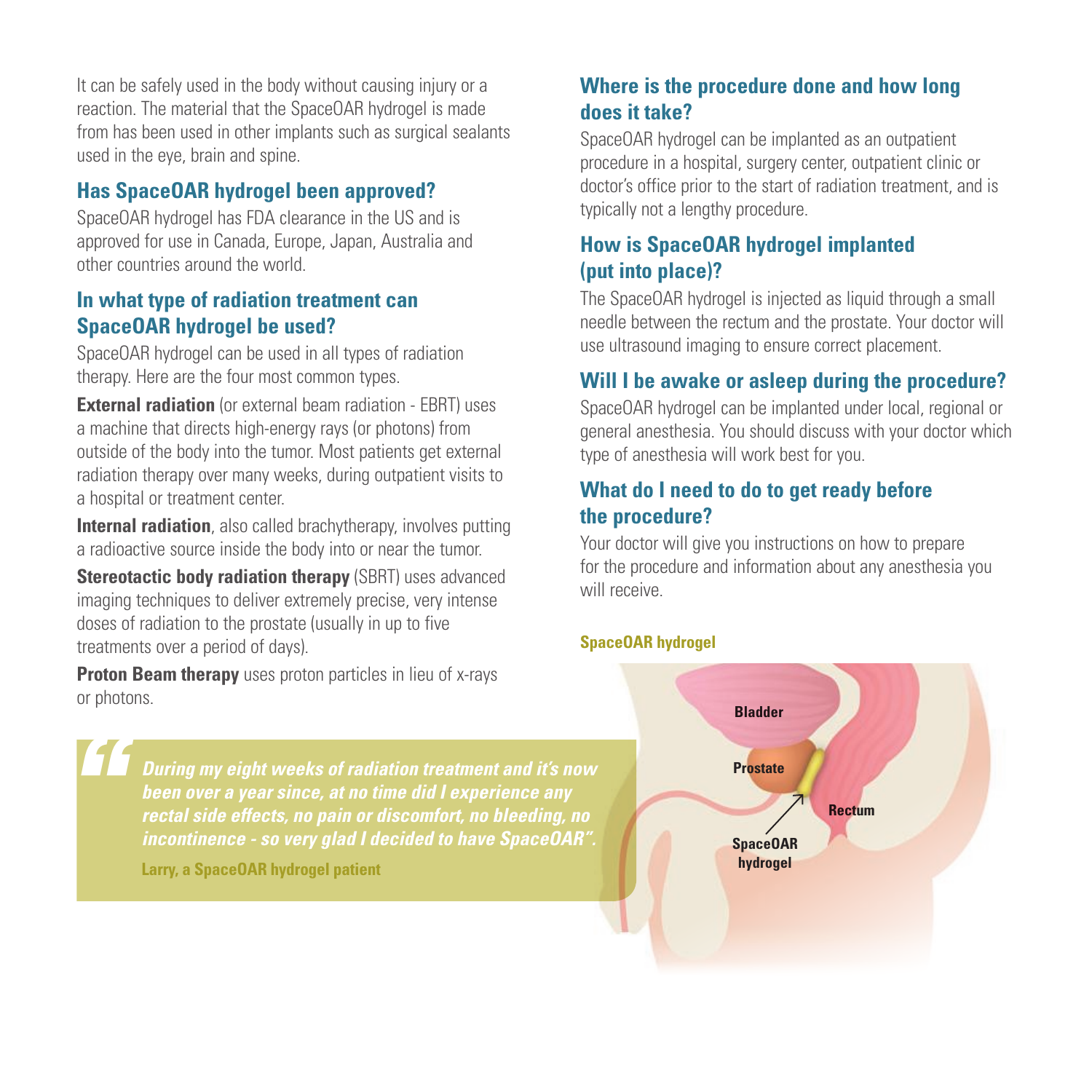#### **Will I feel any discomfort or pain during or after the procedure?**

Your doctor will use a local, regional or general anesthesia and the injection site will be numbed, so you may feel a pinprick or pressure but should not feel any discomfort. Following the implantation, you may experience some temporary discomfort at the injection site. SpaceOAR hydrogel patients typically report no prolonged discomfort from the implanted gel.

#### **How soon after the procedure can I return to my normal activities?**

You should be able to go back to your normal activities right away. Check with your doctor about anything you should avoid after the procedure and during your radiation treatments.

#### **How long will SpaceOAR hydrogel remain in my body?**

SpaceOAR hydrogel stays in place, separating your prostate and rectum, for about 3 months. After 6 months, the hydrogel is naturally absorbed into the body and removed in your urine.



#### **Has SpaceOAR hydrogel been clinically tested?**

SpaceOAR hydrogel has been evaluated in many clinical studies and shown to be safe and effective in reducing side effects.

In the U.S., 222 prostate cancer patients participated in a multi-center, randomized, patient-blinded clinical study. Study results showed that the hydrogel was safe and effective. The average SpaceOAR hydrogel study patient gained ½ inch of space between the prostate and rectum, and had significant reduction in radiation dose to the rectum resulting in significantly fewer rectal side effects.

#### **Follow-up Study**

Three years after treatment, patients from the study were asked to report on their Quality of Life for bowel, urinary and sexual functions. These patient-reported outcomes showed that SpaceOAR hydrogel patients experienced significantly fewer long-term rectal side effects, were more likely to maintain sexual function, and had significantly higher patient reported scores for urinary and bowel Quality of Life.

To read the peer-reviewed clinical studies and other publications, please go to **spaceoar.com/clinicals**

# BIG*difference.*® *A little space makes a*